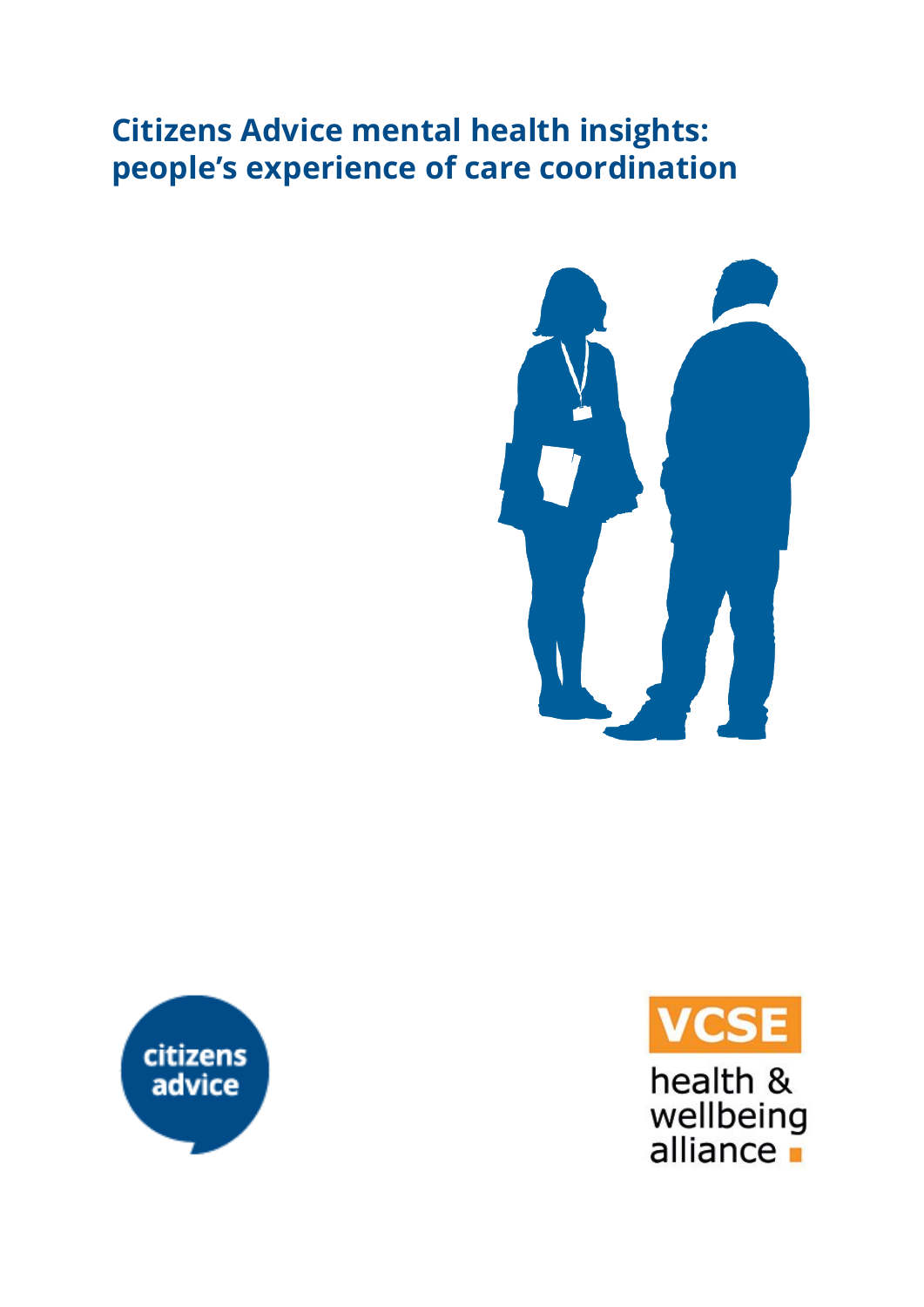# **Summary**

Mental health care coordination, such as supporting a person to manage their medication, or to arrange for their finances, is essential for people with mental health problems. In response to NHS England's call out for evidence, **this brief presents a feedback summary following two engagement events, with our clients with mental health problems, about their experience of mental health care coordination.** It also forms part of our policy series on mental health.

#### **This brief highlights the following findings:**

- **1. Care coordinators:**  Clients emphasised the value of the care coordinator's positive attitude and regular communication in order to plan their care more effectively. However, they also highlighted that the eligibility criteria to have access to a care coordinator are very difficult, and out-of-hour care is also very limited. This results in mental health care often being transferred to GPs, who may have insufficient knowledge on how to respond to clients' mental health problems.
- **2. Care plan:** clients do not wish to share their care plan or health records, in advance, with clinicians. They fear that this usually leads clinicians to have a biased or judgmental opinion of how the person would communicate, or how their care should be. There is an emphasis that the care plan should focus on person's needs and skills, rather than risks, and their care plan and records should not be shared without their explicit consent.
- **3. Service transition:** many clients felt not ready to move to another service, but they were made to, with some reporting that they did not know what to expect of the new service. Some clients had a positive experience of service transition when it was made in gradual stages and regular communication between agencies and with the client.
- **4. Community alternatives for support:** there is reluctance to use technology to access mental health support or care records online, due to the lack of training skills, a disability, and the lack of human interaction. However, clients welcome assisted technology by human support to navigate for mental health and community care. There was also a demand to access inclusive community centres, that are open to everyone, and not only for people with mental health problems.
- **5. Choice and decision-making:** client's choice and decision-making were limited. Decisions were often made by clinicians for clients, such as agreeing drinking level, smoking habits, or medication doses. It was reiterated that such decisions should be made in agreement with clients.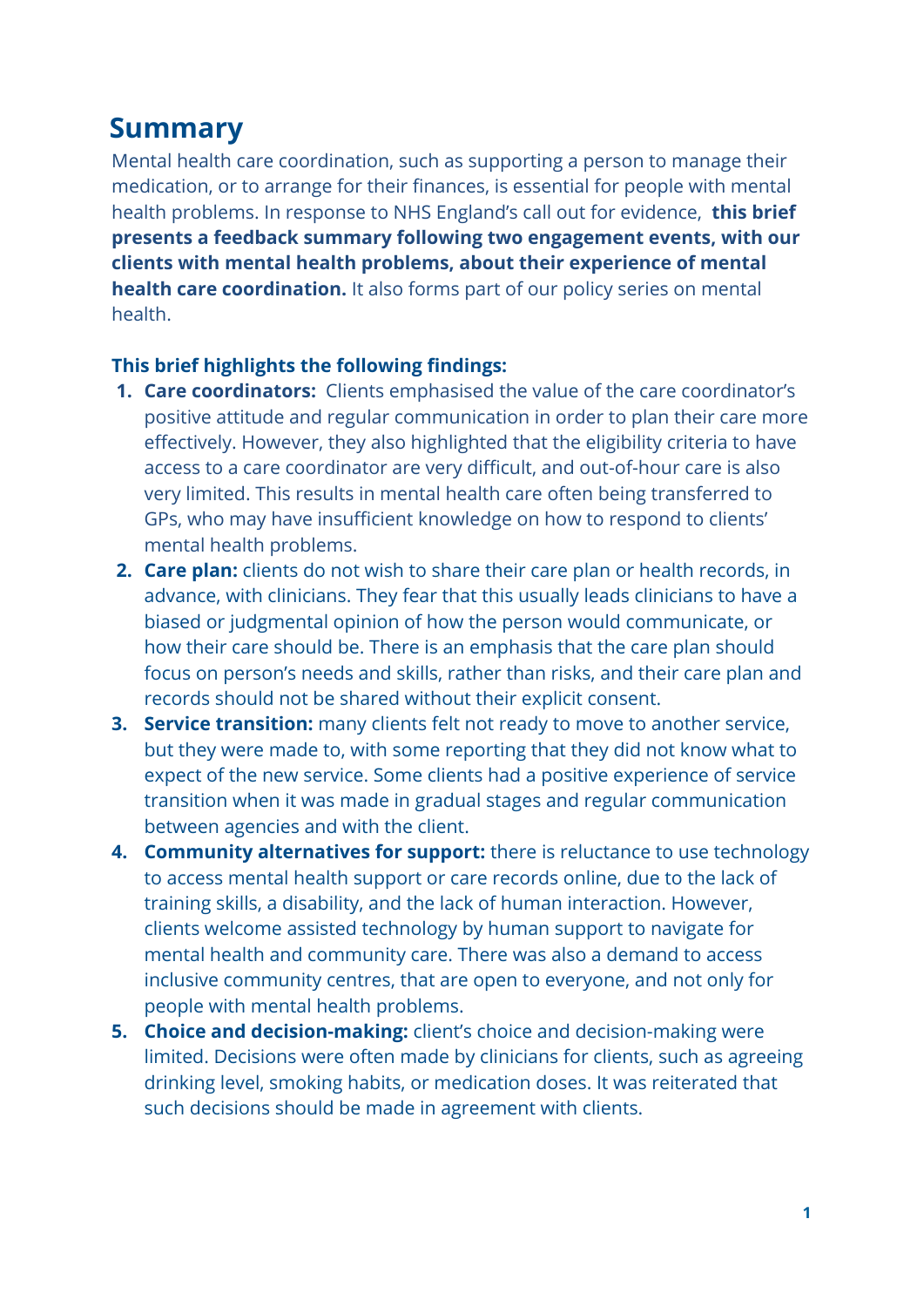#### **To improve community support for people with mental health problems, and their experience of care coordination, a good practice example may implement the following:**

- To embed meaningful engagement, in service specifications, between service providers and clients. Clients should own decisions about their care and treatment, in agreement with clinicians, and in line with 'No Decision About Me, Without Me<sup>1</sup>.
- To make inclusive community hubs more widely available and encourage their engagement with clients of mental health problems.
- To provide training to develop clients' digital skills and build their confidence to self-manage their mental health using technology, where applicable. Human support should also be provided alongside technology.
- To ensure that clients' data, health records, and care plan are not shared, without the explicit consent of client. Providers should proactively seek clients' permission to share their data with other services.

<sup>&</sup>lt;sup>1</sup> Department of Health, Liberating the NHS: [No decision about me without me](https://assets.publishing.service.gov.uk/government/uploads/system/uploads/attachment_data/file/216980/Liberating-the-NHS-No-decision-about-me-without-me-Government-response.pdf), government response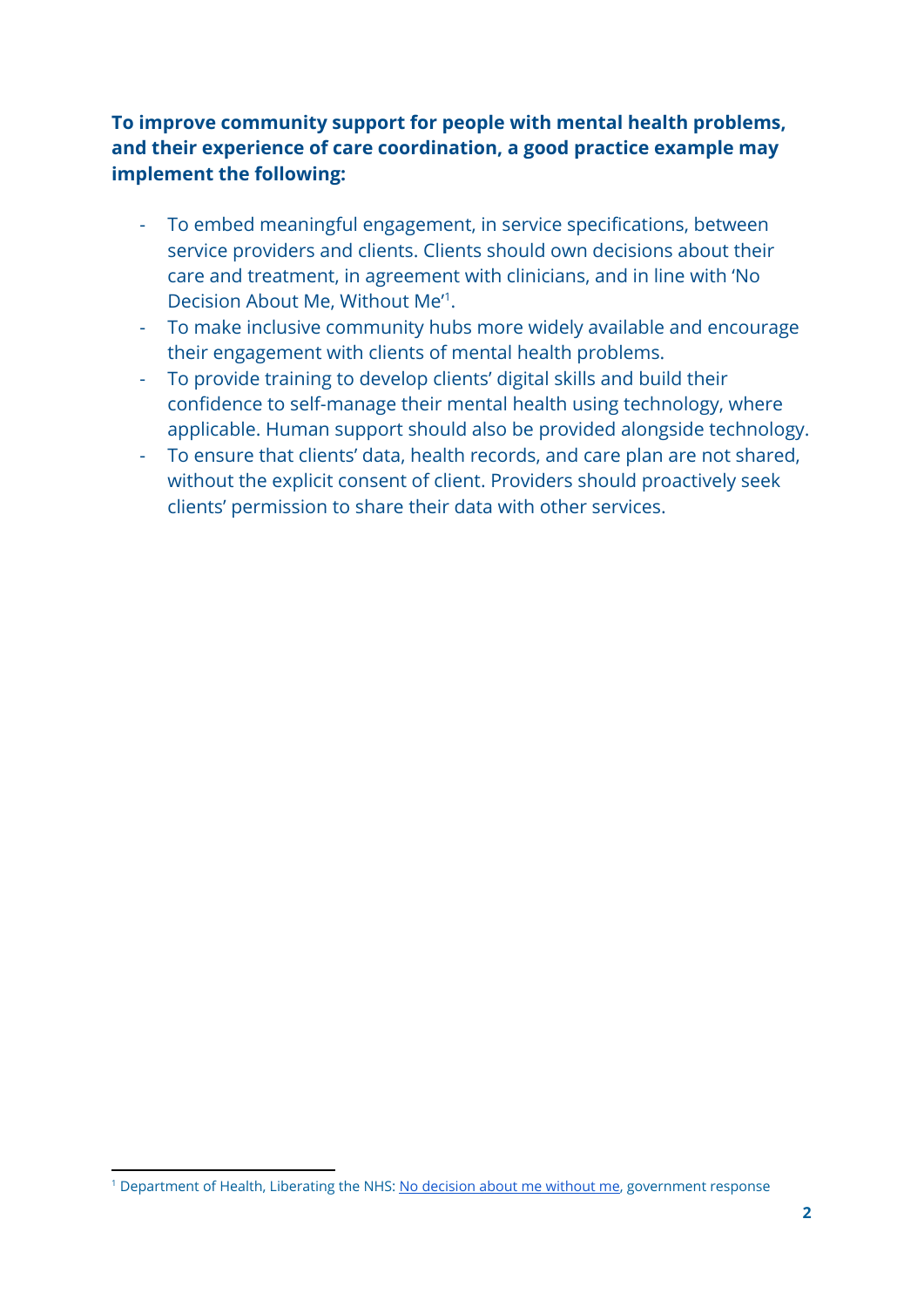## **Background**

In response to NHS England's call out for evidence, Citizens Advice carried out two focus groups and one interview with people, who used or are using community mental health services. Following a call out for evidence to our network, we held two engagement events in collaboration with a local Citizens Advice in North West England. A group of 15 clients participated, including people with long-term health conditions, aged 30s - 60s, both male and female, and 2 people from ethnic minority backgrounds. All names in this brief have been changed.

> **Citizens Advice** support people in 2,700 community locations, including GP and mental health services. Our 23,000 trained volunteers and 7,000 paid staff provide advice to over 2.7 million clients every year. Our advisors have a wealth of knowledge of local needs, ranging from housing, legal issues to health services. In 2017, over 100,000 people, with mental health problems, sought our help.

#### **What is mental health care coordination**

Some people with severe mental health problems will be offered a Care Programme Approach (CPA) package. Under the CPA, they will also get a care coordinator and a care plan. People might be offered a CPA package if they<sup>2</sup>:

- have a severe mental disorder
- are at risk of suicide, self-harm, or harming other people
- tend to neglect yourself and don't take treatment regularly
- are [vulnerable](https://www.nhs.uk/conditions/social-care-and-support/vulnerable-people-abuse-safeguarding/)  for example, because of financial difficulties
- have misused drugs or alcohol
- have learning disabilities
- rely on a carer, or are a carer yourself
- have recently been [sectioned](https://www.nhs.uk/NHSEngland/AboutNHSservices/mental-health-services-explained/Pages/TheMentalHealthAct.aspx)
- have parenting responsibilities
- have a history of violence or self-harm

The care plan would include day-to-day care, and who will give it. It might cover:

- client's medicines
- help with money problems
- help with housing
- support at home
- help to get out and about outside client's home
- any risks
- detail of what should happen in an emergency or crisis

<sup>2</sup> NHS, Care [Programme](https://www.nhs.uk/conditions/social-care-and-support/care-programme-approach/) Approach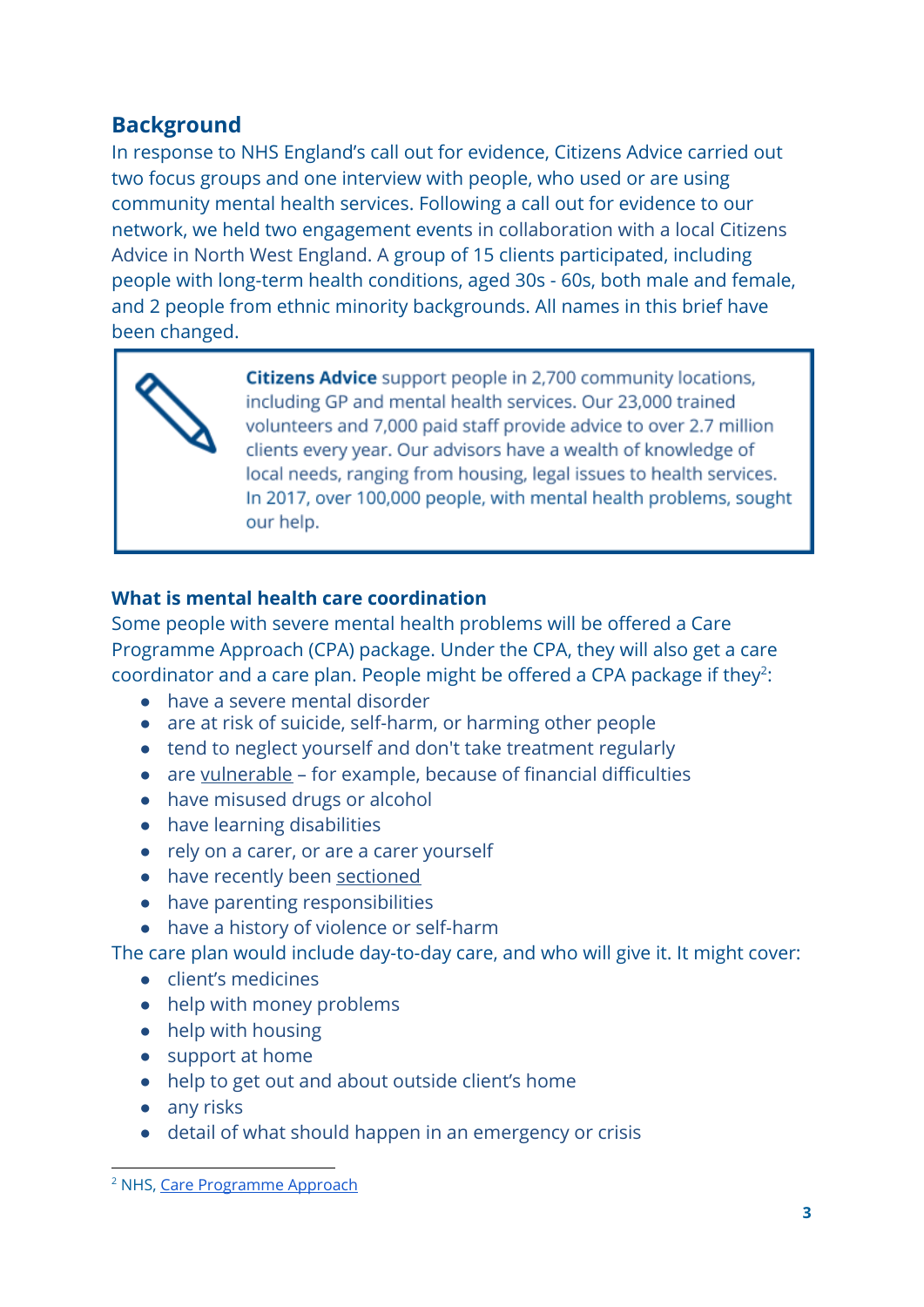#### **Why Citizens Advice care about people's mental health in the community**

- Most people with mental health problems are supported by community-based services. **90% of people** with severe mental health problems are supported by community mental health services, and **90% of people** with common mental health problems are supported in primary care. However, both mental health services experience a high degree of variation in care quality and availability<sup>3</sup>.
- **45% of NHS clients** surveyed would have liked help or advice in finding financial advice or benefits, but did not get it,
- While **43%** would have liked help or advice in getting support for finding and keeping work but did not get it,
- And a further 43% would have liked support to take part in an activity locally, but did not get it<sup>4</sup>. Activities can include gardening, walking groups or similar.



Source: Citizens Advice, [Advice Trends](https://public.tableau.com/profile/citizensadvice#!/vizhome/AdviceTrendsforGovernmentApril2018/Cover), April 2018

# **1. Care coordinators**

#### **Staff attitude and person-centred approach**

- Care coordinators' attitude plays a major role in supporting people. Many clients cited that their care coordinator's support has made a major difference to their mental health.
- Clients look for the following qualities in a care coordinator: validation, empathy, encouraging independence, encouraging choice and ownership.
- Many clients felt their individual needs on how they would like to be

<sup>&</sup>lt;sup>3</sup> [The Five Year Forward View for Mental Health,](https://www.england.nhs.uk/wp-content/uploads/2016/02/Mental-Health-Taskforce-FYFV-final.pdf) 2016

<sup>&</sup>lt;sup>4</sup> Care Quality Commission, [Community Mental Health Survey](http://www.cqc.org.uk/sites/default/files/20180515_cmh17_statisticalrelease.pdf), 2017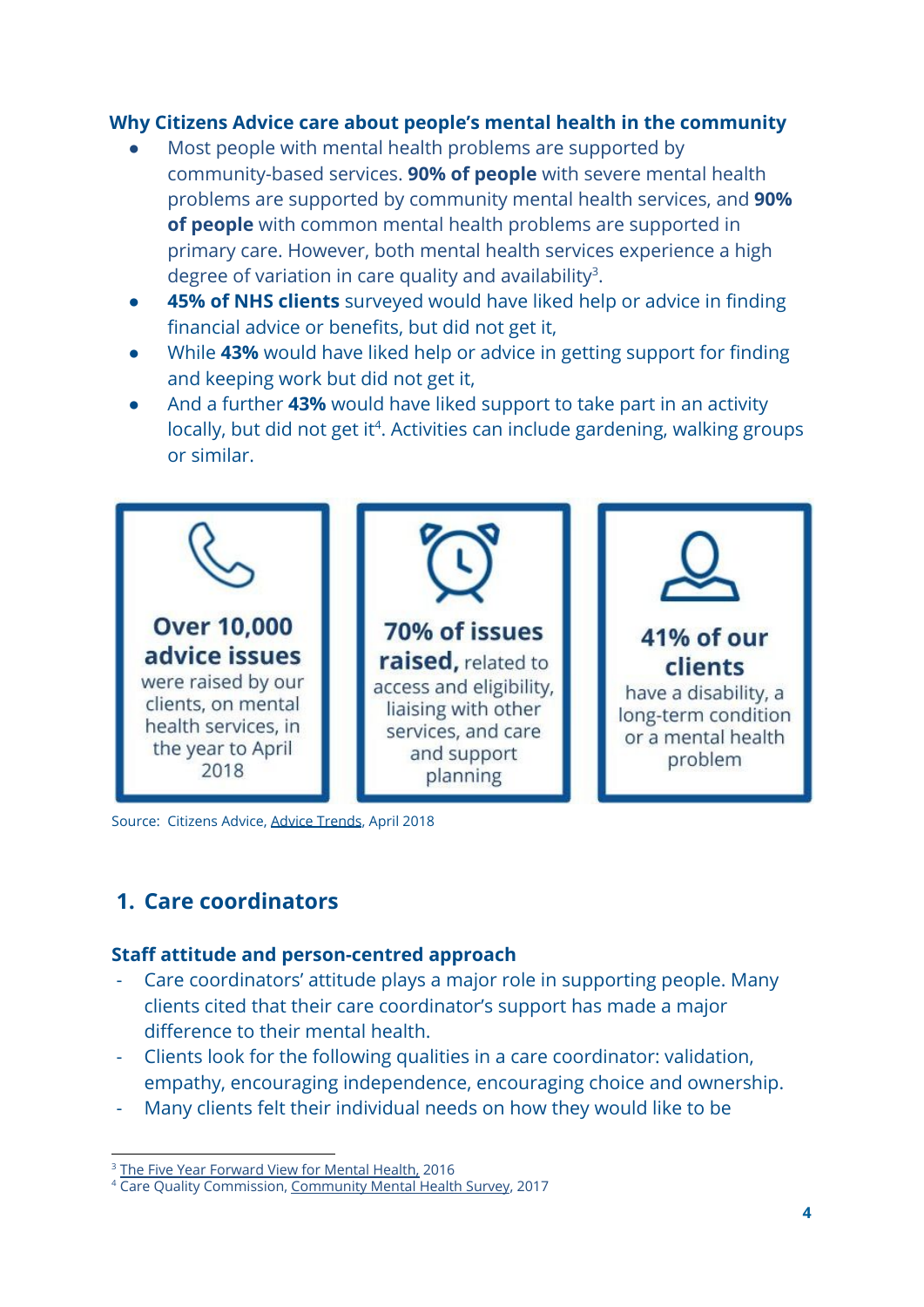supported, were not understood by care coordinators. They felt that a 'one size fits all' approach does not work, while the support approach should be made more personable.

- There was a consensus that the relationship between the care coordinator and client, should shift away from the clinical model to a person-centred approach. Clients emphasised the importance of being treated as a 'person', as opposed to a 'clinical file'. The care coordinator should have the ability to build rapport and trust with the client, and make them feel as 'friends' and not as 'patients'. Care coordinator should ask the right questions:
	- 'What is important to me?'
	- 'What would I like to get out of my plan?'
	- 'How would I like to stay in contact with my family?'

#### **Contact frequency**

- There was a mixed experience of the communication between care coordinator and clients.
	- Some clients reported that they had no regular contact with their care coordinators.
	- Some clients had experience of their care coordinator rushing through the appointment, having their appointments cancelled at the last minute, or their care coordinator showing up late. Not knowing what is going on often leads to worsening client anxiety. Some clients said that when care coordinators cancelled last minute, it was to attend to a more urgent case, which left them feeling unimportant.
	- However, one client said that when their care coordinator was late, they stayed for another hour to compensate for the time lost, which was appreciated.
- Clients found it very helpful for their mental health to know that there is someone from the community mental health team who checks in with them 2 or 3 times a week. They also stressed that the frequency of contact should be agreed as well as when and how, that is, by phone or home visits.

#### **Place of meeting**

- All clients preferred to meet with their care coordinators on a face-to-face basis, somewhere that is private and confidential. This could be the person's home, or a private room in a public place, where it is agreed in advance with the client.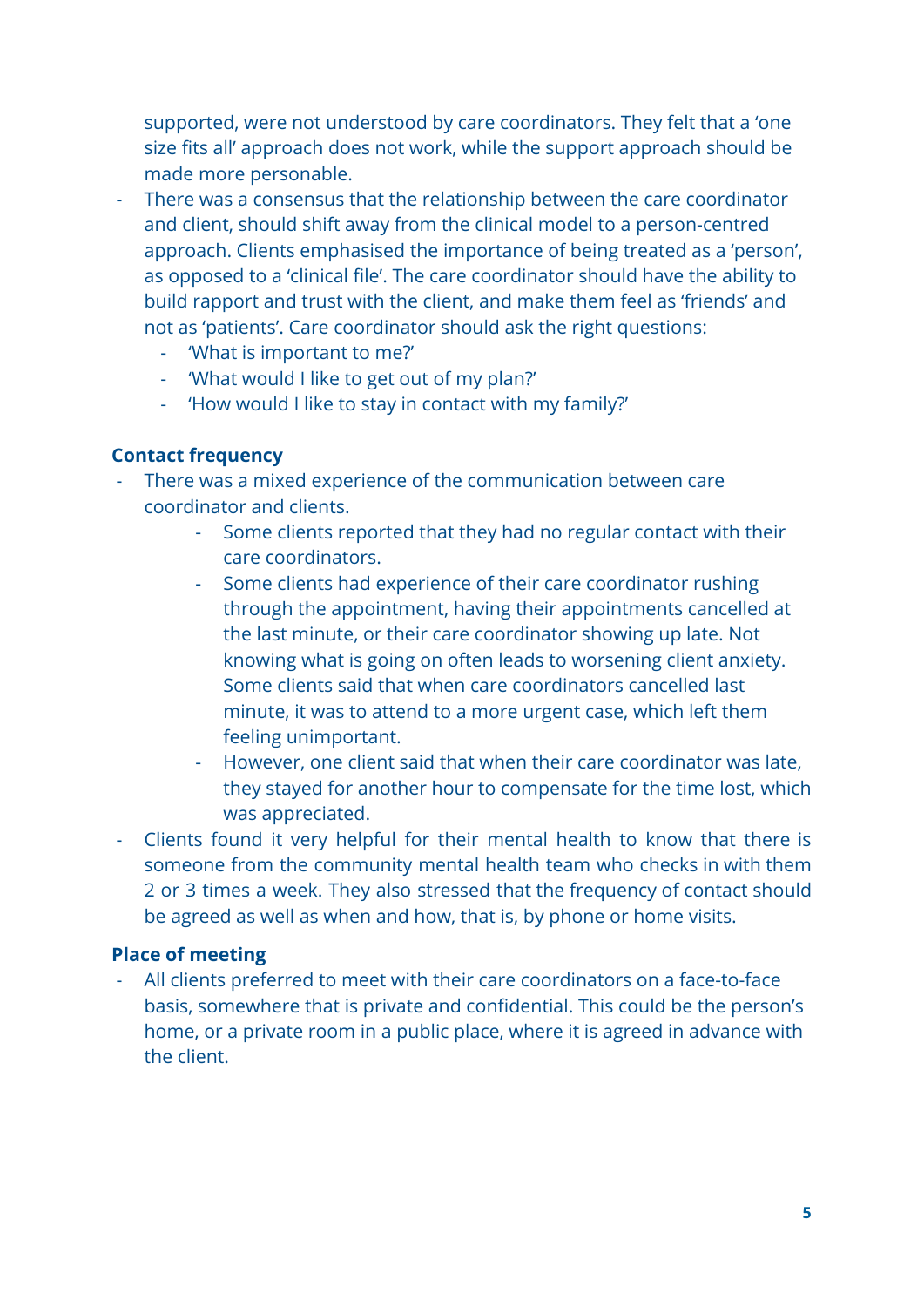#### **Access to crisis care**

- While access to a care coordinator is often between 9am - 5pm, there is limited community mental health and out-of-hour care. This sometimes leads to crisis care provided by non-mental health services, such as the police.

#### *Community mental health support is replaced by police support*



"*...to be honest, the services don't really exist. Due to the lack of resources on the ground, teams are discharging people to inappropriate services. Now people are relying on the police… the police are the only real service there is for people with mental health problems. They're good. They are... compassionate, and [the police] are equipped to deal with mental health. We get better care from [the] police than anyone else".*

#### **2. Care plan Approach**

The role of a care coordinator is crucial in care planning. It is more important for the care coordinator to understand the person's needs first, than to treat the care plan as 'another paperwork', or a 'checklist'.

#### **Content**

A care plan should focus on areas that are important to the individual, and not on the 'risks' in the person's life:

- A structured plan on daily and weekly activities
- Mechanisms that encourage independence and choice
- An agreement how frequent communication should be between care coordinator and client, and emergency and non-emergency contacts
- Medication agreement between client and clinicians, where self-management and choice are supported
- Family and relationships
- Faith and spirituality
- Education and training opportunities
- A person's skills, strengths and community activities to pursue

#### **Data sharing and care records**

- Clients see their care plan as a private and confidential document, that should not be shared with clinicians or others, without their explicit consent. Decision on whom to involve, in the care plan, should be owned and made by clients.
- Sharing a care plan or care records, in advance with clinicians, was raised as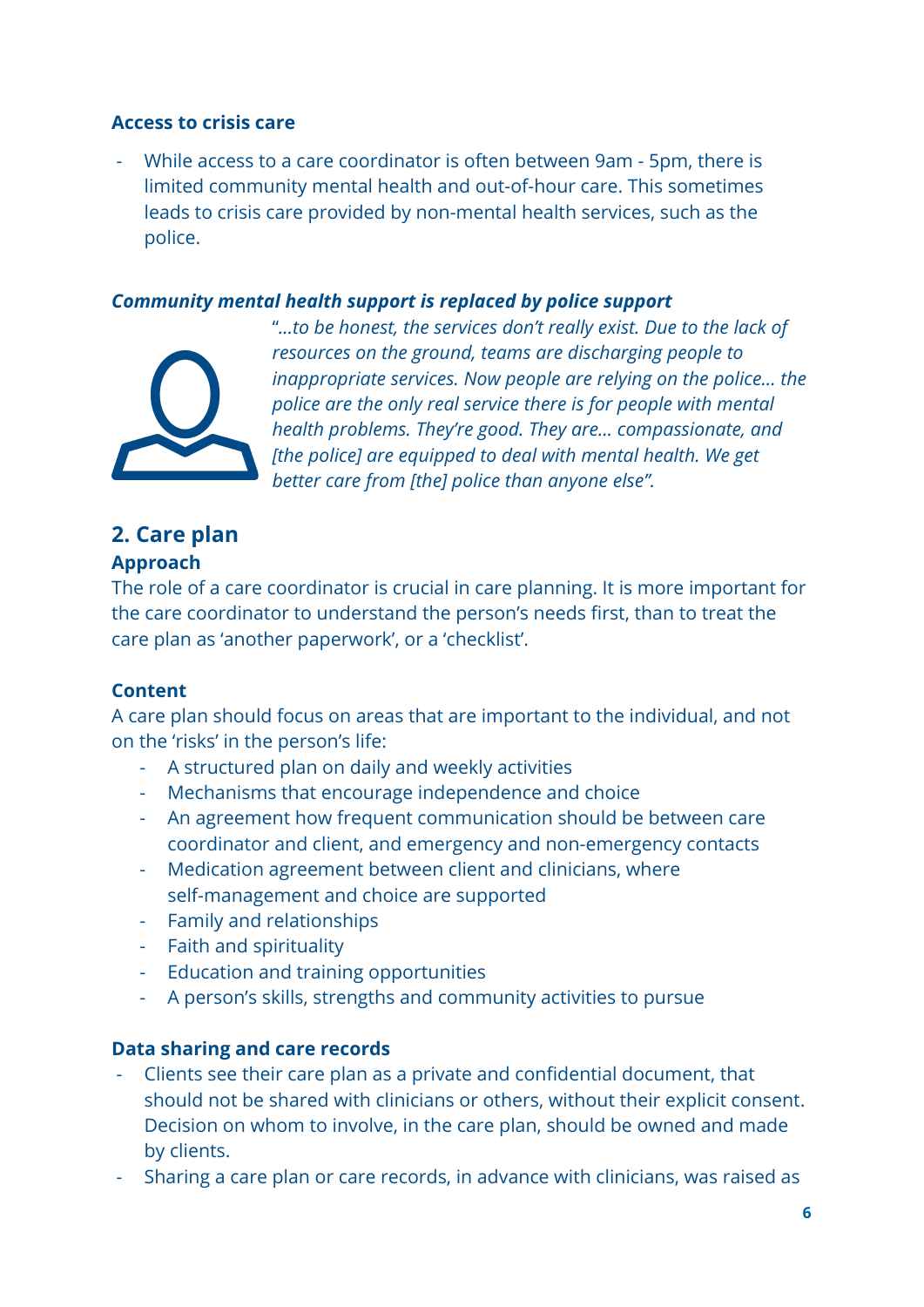a concern. As a result of sharing records, clients felt that clinicians develop a biased or judgmental opinion of how they are going to behave or respond, or how their care should be delivered based on their history. Clients emphasised that clinicians should build rapport with clients before they read their care plan or health records.

#### **Who to involve**

- There were mixed views on whom to involve in care planning and decision-making about the care plan. Having rapport and trust in a particular clinician or a family member is key to involving them in a client's care plan.
- However, there was a consensus that explicit permission should be sought from clients, prior to involving any clinician, GP, a family member or any other in care planning.

## **3. Service transition**

While moving between services, transition should be gradual to help clients feel ready, and a progress report and regular communication are in place between services, as well as with clients.

There was a consensus that clients wanted to have more access to mental health support, during transition, specifically:

- To have a designated care coordinator or key worker, to refer to for questions or support while in transition
- Transition to a new service should be gradual, and made at the right time, to avoid relapse and anxiety. For example, staff from service A can reduce their contact with client from once a week to every 2 weeks, while new staff from the new service B starts to see them once every 2 weeks.
- During transition between services, care records must share progress and individual's needs between the 2 services, while keeping the client up to date.
- GPs should be kept informed about transitions, but only with the client's explicit permission.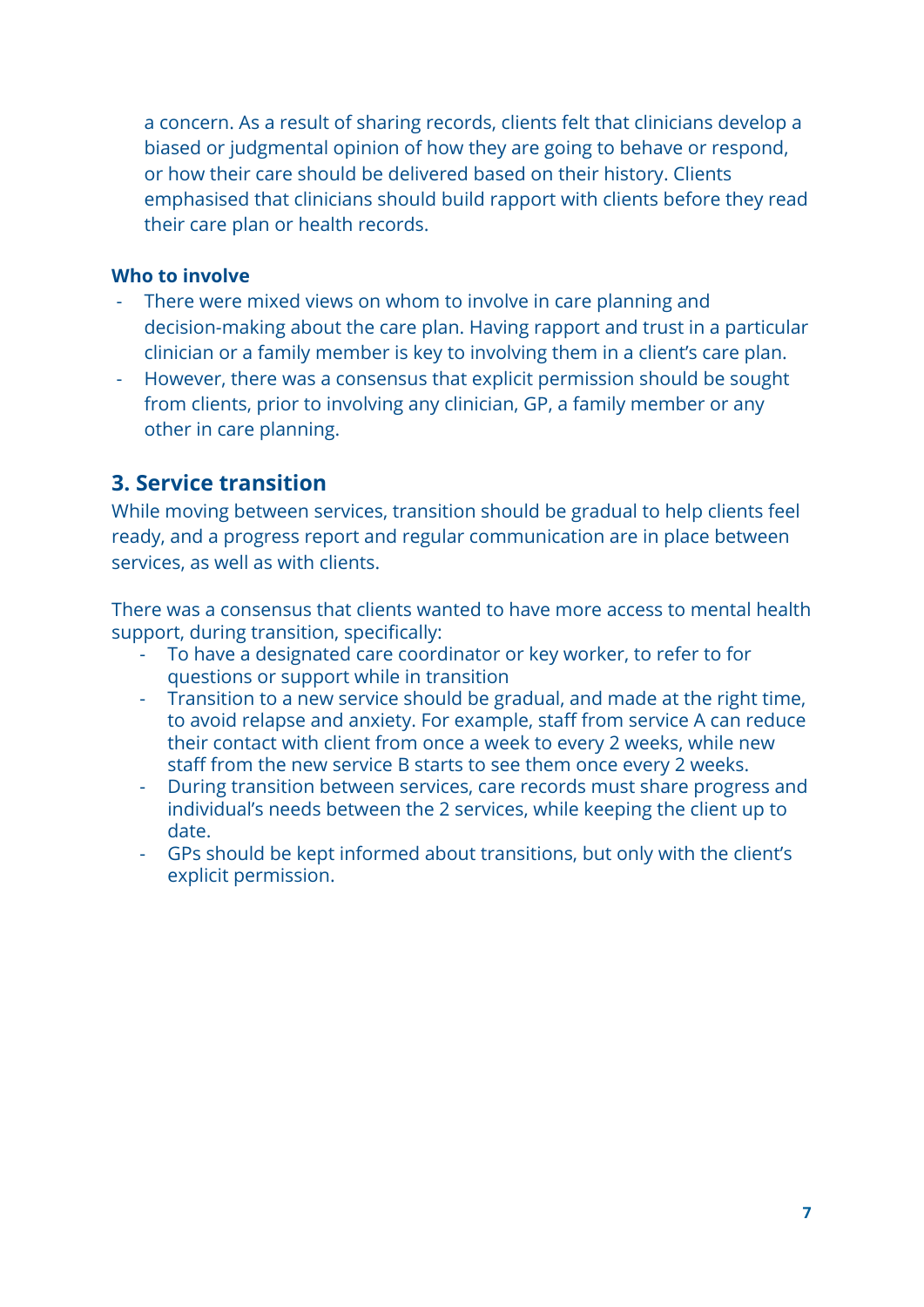| An example of service transition that worked in the past for some clients: |                                                                                                                                                                                                                                                                                                    |
|----------------------------------------------------------------------------|----------------------------------------------------------------------------------------------------------------------------------------------------------------------------------------------------------------------------------------------------------------------------------------------------|
| <b>Week 1-3</b>                                                            | Care coordinator from service A (existing), makes contact with<br>clients once a week, as agreed                                                                                                                                                                                                   |
| Week 4                                                                     | Care coordinator from service A (existing):<br>makes contact with clients once a week,<br>agrees with them about a new plan of service transition,<br>what to expect, and how frequent communication with<br>existing and new service is going to be<br>Introduces key worker from service B (new) |
| Week 5                                                                     | Care coordinator, from service A (existing), makes contact with<br>client once a week                                                                                                                                                                                                              |
| Week 6                                                                     | Key worker, from service B (new), makes contact with client once<br>a week                                                                                                                                                                                                                         |
| Week 7                                                                     | Care coordinator, from service A (existing), alternates and makes<br>contact with client once a week                                                                                                                                                                                               |
| Week 8                                                                     | Key worker, from from service B (new), alternates and makes<br>contact with client once a week                                                                                                                                                                                                     |
|                                                                            | Staff from service A and B should be in regular contact with one another about<br>client's progress, while also keeping client up to date about their<br>communication. They alternate being in contact with client until a client's care<br>is transferred to the new service.                    |



#### **Gradual transition between services is reassuring**

*"Now I have John and Pardeep. John is from [service A, and Pardeep is from service B], checking in on me alternately every other week. They thought I might want to be discharged now because I'm doing so well, but I didn't feel ready yet so they are chatting together and making sure I'm still seeing them for as long as I need them".*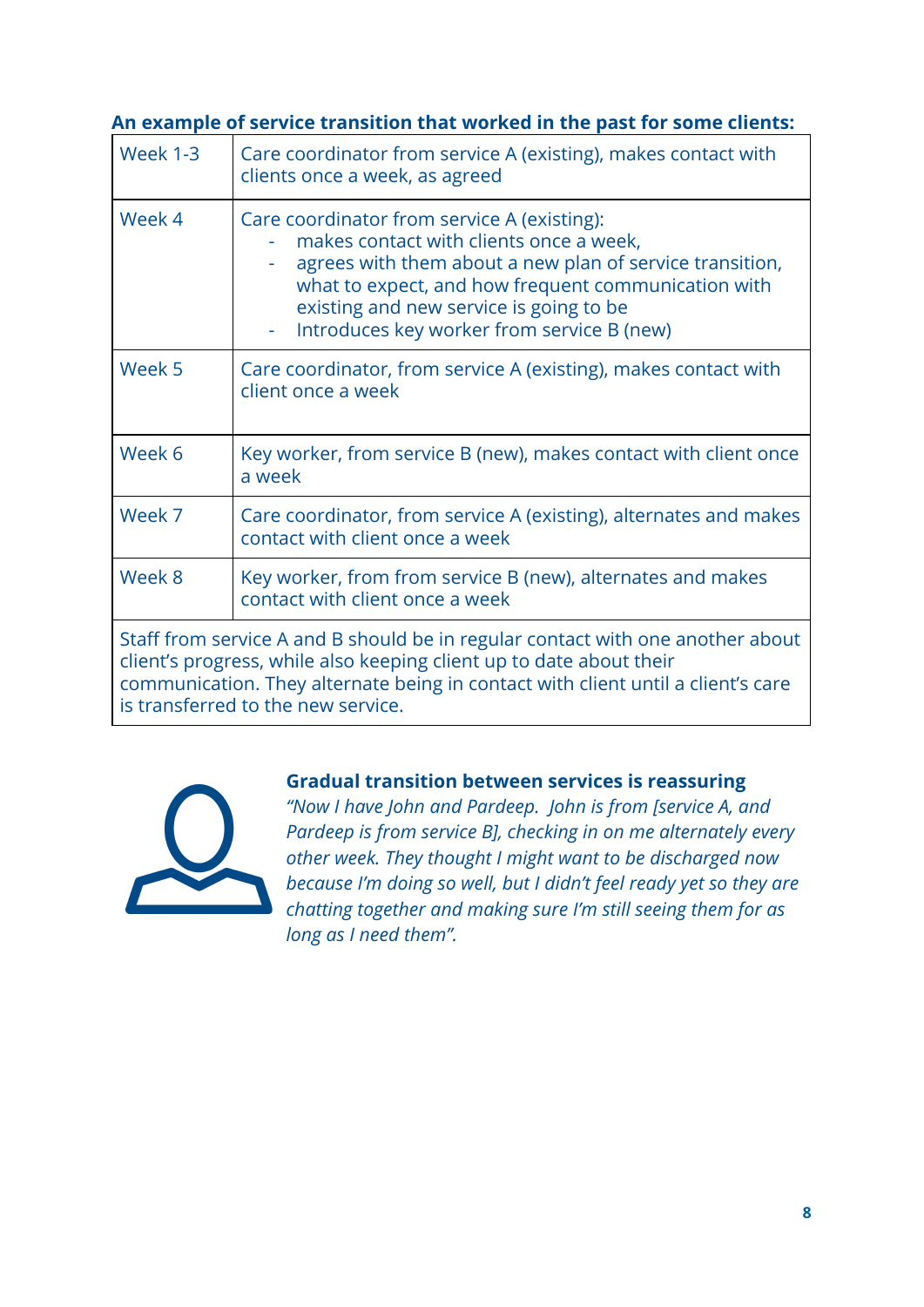## **4. Community alternatives for support**

#### **Technology**

There were mixed views about the use of technology for mental health support:

- *Viewing own care records online* raises concerns about data security, person's privacy and confidentiality. It is also considered impersonable to be able to view one's records online without discussing it with a care coordinator or the person whom the client would like to involve.
- *Accessing online support for mental health* varies based on individual circumstances. Generally, reluctance to use technology was either due to the lack of digital skills, a disability, or the lack of human interaction.
- Assisted technology with human interaction is welcomed and seen as important, to offer reassurance and support.



#### **Use of technology is impersonable**

"*[accessing records online or using technology] sounds like another way to feel like a number. They're [im]personal and should be face to face. You should be able to share them if you want to, but also not if you don't want to. If you do want to, you should be able to do this with ease, and [not made feel guilty]*" - a male client, aged 30-40s

**Use of technology is difficult without human interaction** "*I am dyslexic, so I prefer one-to-one support and conversations. Using online support is difficult for me*", a male client, aged 40-50s

*Sharing care records online with clinicians is a NO!* **there was consensus** that a care plan or health records should *not* be shared with clinicians, in fear of being judged or facing bias in how individuals are going to be treated by mental health services.



#### **Health records and care plans are owned by clients**

*"....we'd like to be in control with whom we share our records. Some clinicians are very judgemental. They see my plan or records, and they don't both [even] have a chat with me about my health. Specially at hospital, there is pre-judgment. They just don't want to agree with [me]".*

*"...security is a real concern. You know a load of patients' records were leaked to insurance companies. People worry about things going online".*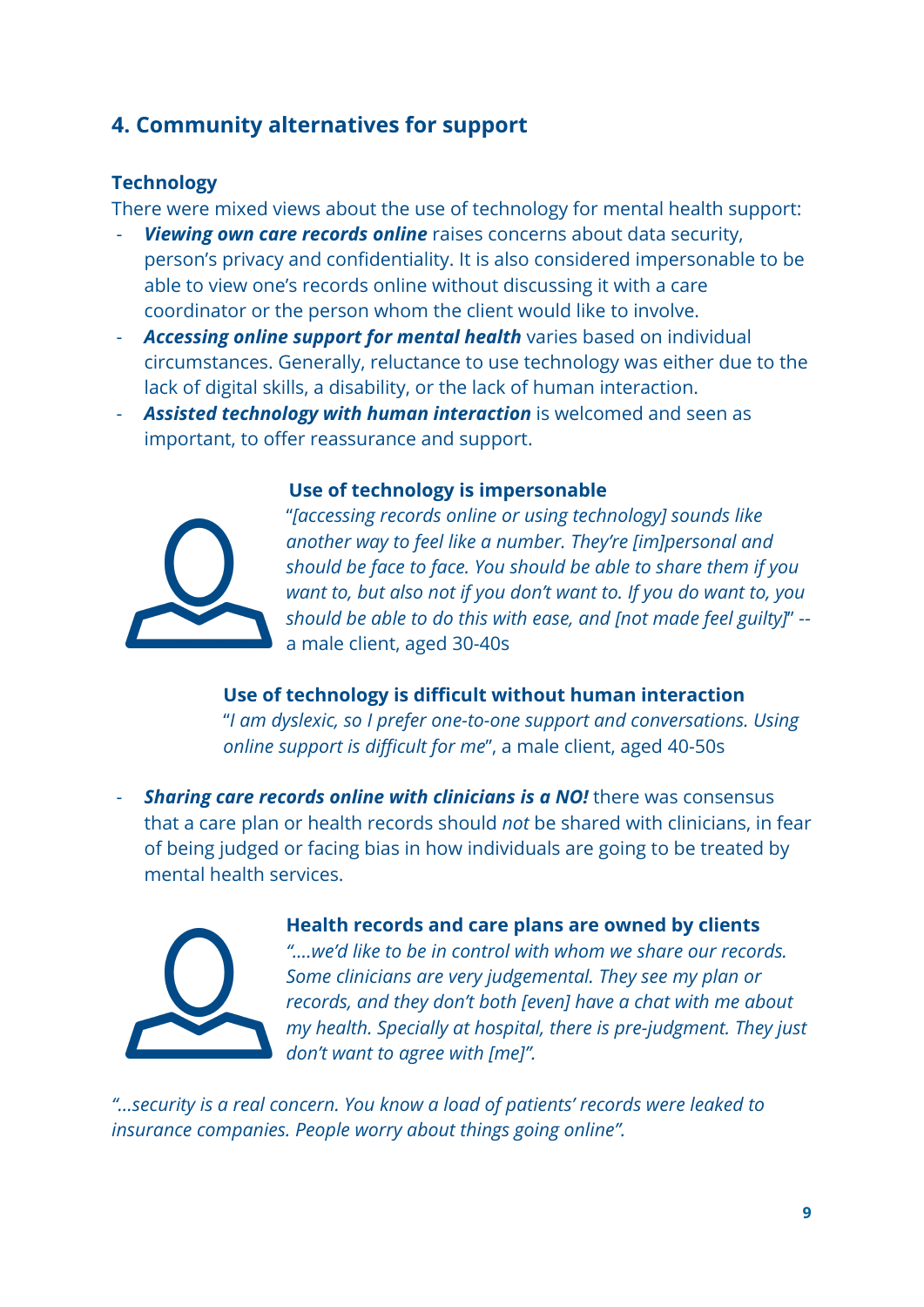*Sharing care records online with the voluntary sector is a YES!* **on the other** hand, there was a consensus that care records should be shared with the community and voluntary-sector services, in order to facilitate or to tailor support for the individual's needs, "definitely, the more, the merrier".

#### **Community engagement**

- Access to *inclusive community hubs*: there was a consensus that there should be more access to community hubs that are not mental health-related, more inclusive and open to everyone from the community. However, mental health peer support should also remain available to help manage one's mental health in the community.
- *- Working with a key worker to encourage gradual independence and self-confidence:* positive experiences were shared by some clients about how they were able to develop their confidence to self-manage their mental health, and be independent in the community. This is often with the assistance of a care coordinator or a key worker, who provides a clear step-by-step guide to achieve a certain task, agreed with client.



#### **Building self-confidence**

*"[it was] first step by step. Someone accompanied me to collect my meds, [from chemist]. The next time I go in to collect meds but the worker stays in the car. The time after that I go on my own to collect them. I then have to return home to take the meds".*

### **5. Choice and decision-making**

There was a consensus that clients had poor experience of decision-making when decision is not often shared with them:

- Clients feel that decisions by clinicians about medication are sometimes made to help clinicians manage clients' behaviour more easily, and not in response to clients' needs.
- When there are no care coordinators available, care is often transferred to GPs. However, GPs do not always know how to respond to clients' mental health needs.
- Decisions around smoking habits, levels of drinking alcohol, or medication doses are often made by clinicians, and not in agreement with clients.
- In case of limited capacity to consent or to make an informed decision, it should be agreed with clients in advance how they like decision to be made. Decisions should be made by or in agreement with clients. Choice should be offered.